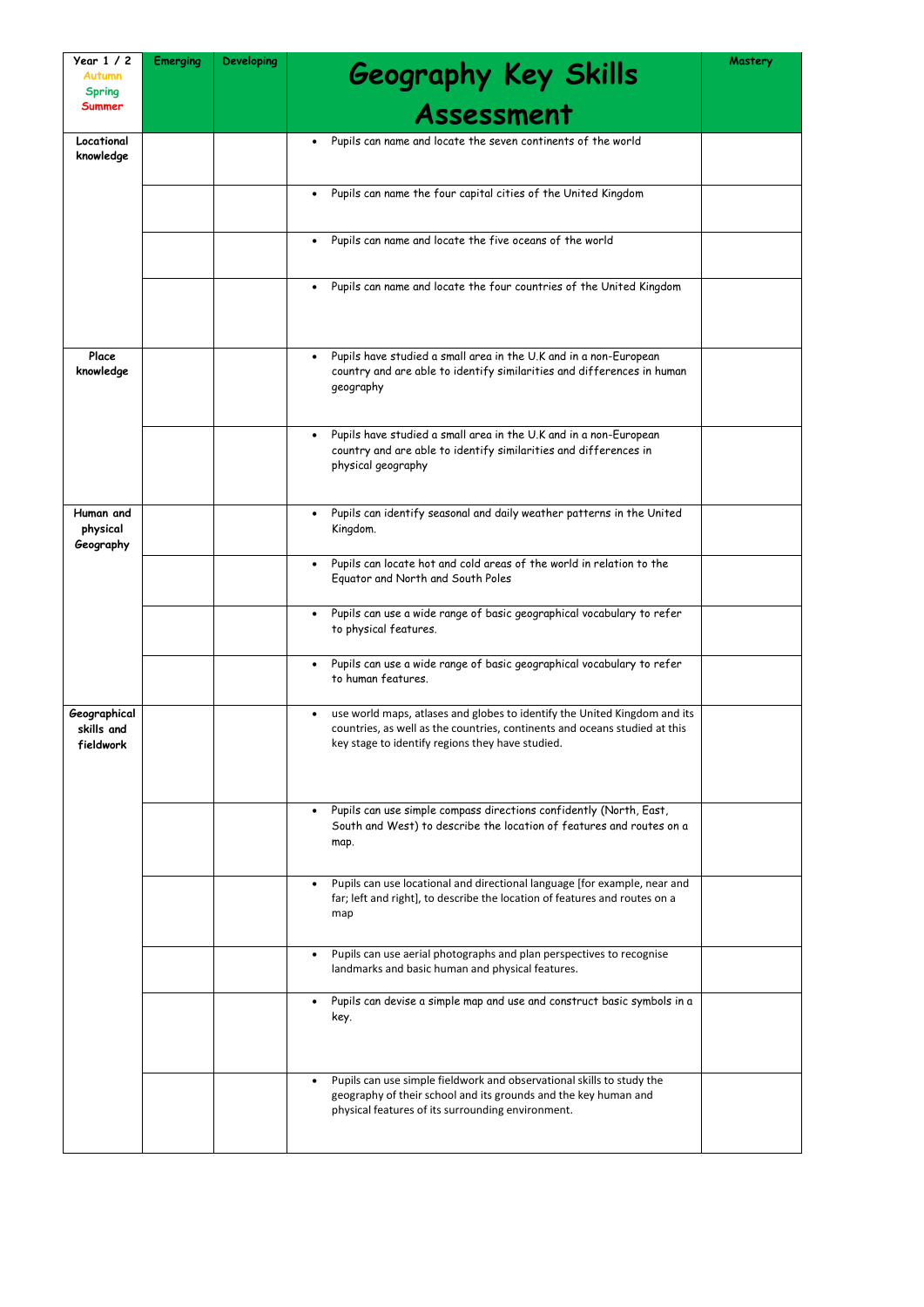| Year $3/4$<br><b>Autumn</b>             | <b>Emerging</b> | <b>Developing</b> | Geography Key Skills                                                                                                                                                                                                                                                                                                                                                                                                                                                                                                                                                                                                        | Mastery |
|-----------------------------------------|-----------------|-------------------|-----------------------------------------------------------------------------------------------------------------------------------------------------------------------------------------------------------------------------------------------------------------------------------------------------------------------------------------------------------------------------------------------------------------------------------------------------------------------------------------------------------------------------------------------------------------------------------------------------------------------------|---------|
| <b>Spring</b><br>Summer                 |                 |                   | Assessment                                                                                                                                                                                                                                                                                                                                                                                                                                                                                                                                                                                                                  |         |
| Locational<br>knowledge                 |                 |                   | Use maps to locate countries in Europe (including the location of<br>Russia) (Greece in cycle 1) and North and South America,<br>concentrating on their environmental regions, key physical and human<br>characteristics, countries, and major cities.                                                                                                                                                                                                                                                                                                                                                                      |         |
|                                         |                 |                   | Pupils can locate cities of the United Kingdom and are beginning to<br>identify counties, and their identifying human and physical<br>characteristics, key topographical features and land-use patterns; and<br>understand how some of these aspects have changed over time.                                                                                                                                                                                                                                                                                                                                                |         |
| Place<br>knowledge                      |                 |                   | Pupils can identify the position and significance of at least four of:<br>latitude, longitude, Equator, Northern Hemisphere, Southern<br>Hemisphere, the Tropics of Cancer and Capricorn, Arctic and<br>Antarctic Circle, the Prime/Greenwich Meridian and time zones<br>(including day and night), beginning with the Equator, the Tropics of<br>Cancer and Capricorn and the Arctic and Antarctic Circle. in year<br>three.<br>Pupils can understand geographical similarities and differences<br>through the study of human and physical geography of a region of the<br>United Kingdom, a region in a European country. |         |
| Human and<br>physical<br>Geography      |                 |                   | Pupils can describe an increased range and begin to understand key<br>aspects of physical geography, including climate zones, biomes and<br>vegetation belts, rivers, mountains, volcanoes and earthquakes, and<br>the water cycle. (Egypt in cycle one and India in cycle 2).<br>Pupils can describe an increased range and begin to understand key<br>aspects of human geography, including types of settlement and land                                                                                                                                                                                                  |         |
|                                         |                 |                   | use, economic activity including trade links, and the distribution of<br>natural resources including energy, food, minerals and water. (Egypt in<br>cycle one and India in cycle 2).                                                                                                                                                                                                                                                                                                                                                                                                                                        |         |
| Geographical<br>skills and<br>fieldwork |                 |                   | Pupils are becoming confident at using maps, atlases, globes and<br>digital/computer mapping to locate countries and describing features<br>studied.                                                                                                                                                                                                                                                                                                                                                                                                                                                                        |         |
|                                         |                 |                   | Pupils are becoming confident at using the eight points of a compass,<br>$\bullet$<br>four figure grid references, symbols and key (including the use of<br>Ordnance Survey maps) to build their knowledge of the United<br>Kingdom and the wider world                                                                                                                                                                                                                                                                                                                                                                     |         |
|                                         |                 |                   | Pupils can use fieldwork to observe, measure, record and present the<br>$\bullet$<br>human and physical features in the local area, developing their skills<br>using a range of methods, including sketch maps, plans and graphs, and<br>digital technologies.                                                                                                                                                                                                                                                                                                                                                              |         |
|                                         |                 |                   | Pupils can use simple fieldwork and observational skills to study<br>the geography of their school and its grounds and the key<br>human and physical features of its surrounding environment.                                                                                                                                                                                                                                                                                                                                                                                                                               |         |